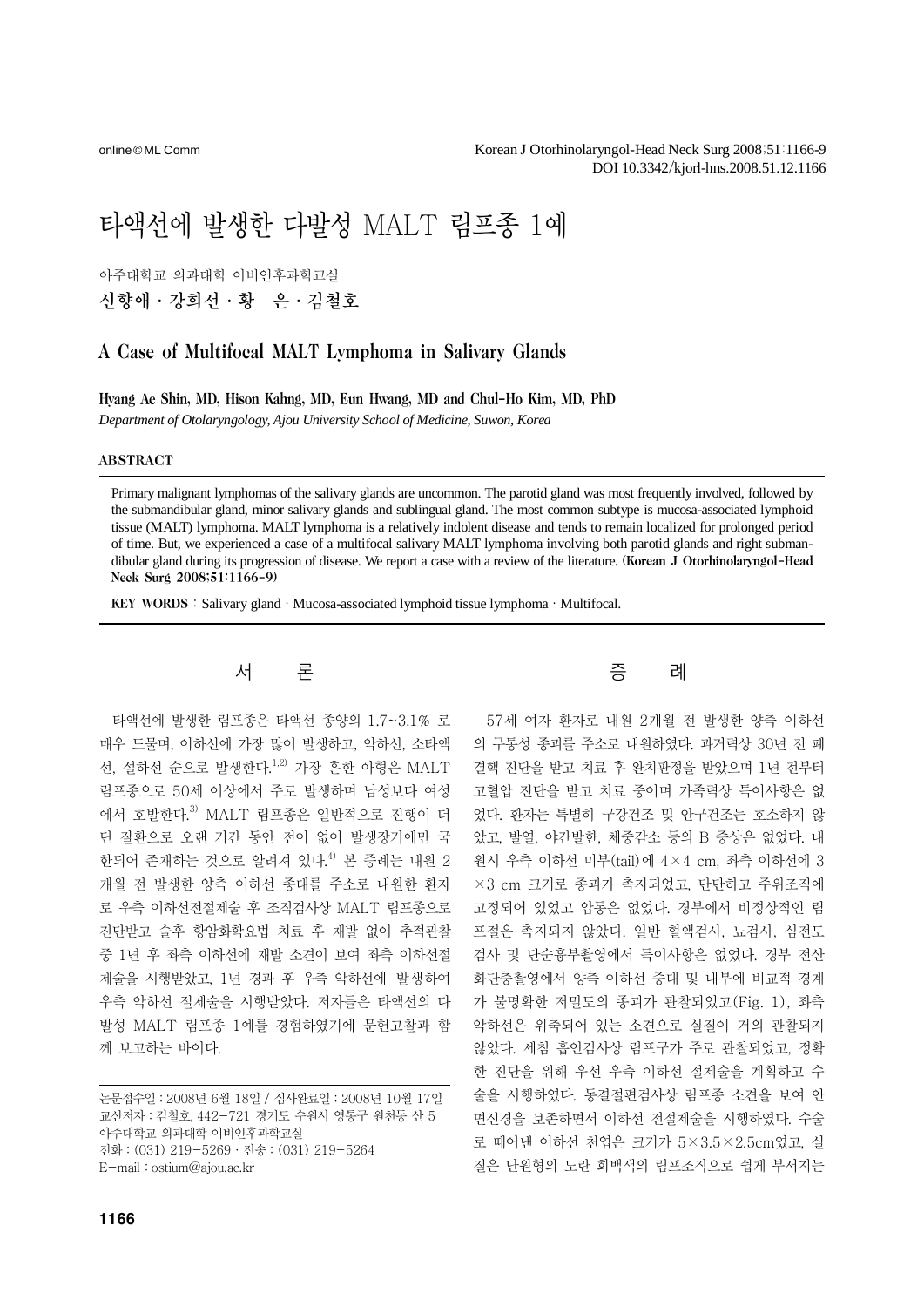신향애 외

경향이 있었고, 내부에 이하선 피막을 침범하면서 경계가 불명확한 3.5×2.0 cm 길이의 옅은 핑크 갈색의 결절성 병 변이 관찰되었다. 이하선 심엽은 크기가 3×2×2 cm으로 절단면은 비교적 균일한 노란 회백색의 결절성 림프조직으 로 관찰되었다. 조직학적 검사상 자가면역질환의 소견은 보 이지 않았고 중심구모양 세포가 침윤하여 만드는 림프상피 병소가 관찰되었고(Fig. 2A), 면역조직화학검사(immunohistochemistry)상 CD3에는 음성, CD20, CD43, bcl-2 양성으로 최종 MALT 림프종으로 진단되었다(Fig. 2B). 환자는 혈액종양내과로 전과되어 병기결정을 위한 골수생 검, 상부위장관내시경 및 FDG-PET/CT 스캔을 시행하였 고, 골수생검에서 골수로의 침윤 소견은 관찰되지 않았고,

상부위장관내시경 조직검사상 *Helicobacter pylori* 감염은 있었으나 MALT 림프종 소견은 보이지 않았다. 좌측 이하 선 세침검사상 다수의 림프구만 관찰되었으나 FDG-PET/ CT 스캔상 좌측 이하선에 FDG 섭취 증가되는 소견을 보 여, Ann-Arbor stage IIE로 판정하고 CHOP(Cytoxan, Doxorubicin, Vincristine, Predenisolone) regimen을 이 용한 항암화학요법을 6 cycle 시행하였다. *Helicobacter pylori* 감염은 PPI 근간 3제요법을 2주간 시행하여 치료하 였다. 환자는 항암화학요법 치료로 완전 관해 소견을 보였으 나, 약 1년 후 좌측 이하선 종대 재발 및 FDG-PET/CT 스캔상 좌측 이하선과 우측 경부림프절에서 FDG 섭취증가 소견을 보였다(Fig. 3). 환자는 좌측 이하선 부분절제술 및



Fig. 1. Preoperative axial neck CT with contrast shows  $4 \times 4$  cm sized ill defined homogeneous low density mass in the right parotid gland (A) and  $3 \times 3$  cm sized in the left



**Fig. 2.** A:Microscopic finding of the parotid gland parenchyme shows that centrocyte-like cells infiltrate into ductal epithelium showing lymphoepithelial lesion (H & E,  $\times$ 400). B: Immunohistochemical stain reveals strong positivity at CD20  $(\times 40)$ .



**Fig. 3.** A:FDG-PET/CT image from a study performed after right total parotidectomy and postoperative chemotherapy demonstrates complete resolution of the activity in the parotid gland. B, C:FDG-PET/CT image demonstrates abnormal intense uptake in the left parotid gland and right nodal uptake after 1 year.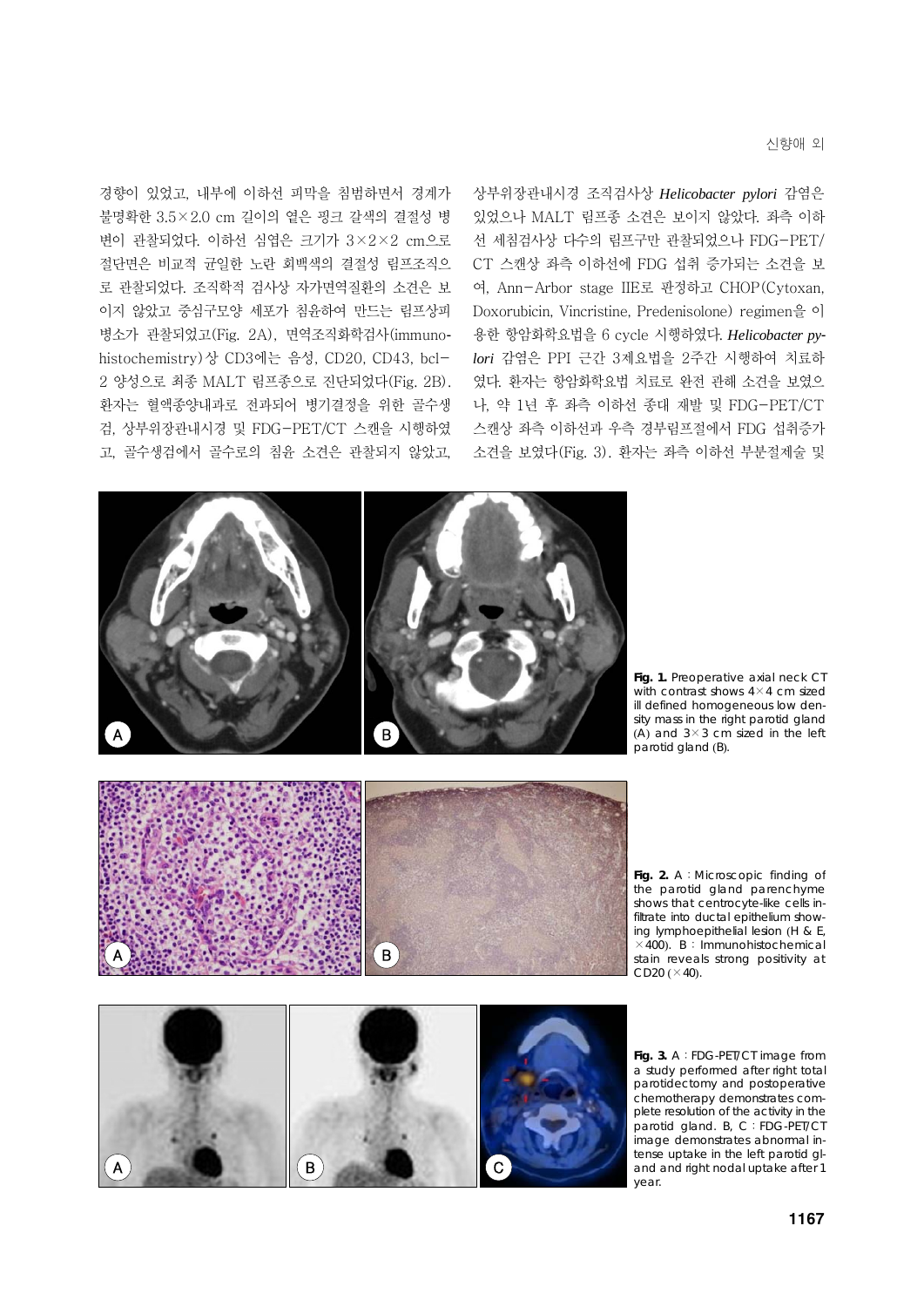

**Fig. 4.** A:No abnormal uptake after left subtotal parotidectomy and right selective neck dissection (II-III) is demonstrated in FDG-PET/CT image. B, C:Abnormal intense uptake in the right submandibular gland and left nodal uptake is demonstrated in FDG-PET/CT image at 1 year after the second surgery.

우측 경부림프절 절제술(level II, III)을 시행받았고, 술후 조직검사상 좌측 이하선의 MALT 림프종으로 진단되었 고, 경부 림프절로의 침윤 소견은 보이지 않았다. 이후 재 발의 증거 없이 추적관찰 중 1년 후 FDG-PET/CT 스 캔상 우측 악하선 및 좌측 경부 림프절에서 FDG 섭취증 가 소견보였다(Fig. 4). MALT 림프종 의심하에 우측 악 하선절제술 및 좌측 경부림프절 절제술(level II, III)을 시 행받았고, 술후 조직검사상 작은 림프구들이 우측 악하선 소포를 미만성으로 침윤하고 있었고 관상피는 중심구 모 양의 세포에 의해 침윤되어 파괴된 소견으로 MALT 림프 종으로 진단되었고, 경부 림프절로의 침윤 소견은 보이지 않았다. 현재 술후 6개월째로 환자는 재발의 증거없이 특 별한 치료 없이 외래 추적관찰 중이다.

## 고 찰

MALT 림프종은 B 세포 기원의 비호지킨성 림프종으로, 주로 위장관계에 흔히 발생하며(60~70%) 그 외 30~40% 에서 타액선, 결막, 갑상선, 안구, 폐, 우방, 신장, 간, 전립 선에도 발생한다.5) 타액선 림프종은 매우 드물며, 이하선 에 가장 많이 발생한다.<sup>1,2)</sup> 위장관과는 달리 타액선은 정 상적으로 점막연관성 림프 조직을 함유하고 있지 않지만, 이하선내에 소량의 림프 조직이 존재하기 때문에 HIV 감 염이나 쇼그렌증후군 등의 자가면역질환에서의 만성 염증 의 결과로 림프조직 축적, 여포 형성 등이 발생하여 림프 상피성 타액선염(lymphoepithealial sialadenitis)이 생긴 다. 림프상피성 타액선염에서 림프종 발생율이 44배 높고, 그 중 80%가 MALT 림프종인 것으로 알려져 있다.<sup>6)</sup> 그 러나 자가면역질화과 연관 없이도 발생할 수도 있다.<sup>7)</sup> 본 증례의 경우도 자가면역질환의 증거는 없었다. 타액선 림 프종은 이하선에 가장 많이 발생하며 다음으로 악하선에 발생하는 것으로 알려져 있지만, $1,2$ ) 이하선과 악하선에 다 발성으로 발생한 예는 매우 드물며 국내에서도 아직 증례 로 보고된 바가 없다.

는 무통성의 이하선 종물이며, 그 외 동통, 안면마비, 주위 조직과의 유착 등이 있다.1,2) MALT 림프종은 세침흡인검 사나 수술 중 동결절편검사로는 진단이 어려울 수 있으며, 정확한 진단을 위해서는 이하선 부분절제술이 추천된다. 본 증례의 경우에도 세침흡인검사에서 정확한 진단을 내릴 수 없었다. MALT 림프종의 조직학적 소견의 가장 중요한 특징은 중심구모양세포, 작은 림프구, 단핵구모양세포 등에 의한 개별 선의 침범으로 형성된 림프상피병소의 출현이며, 면역조직화학염색상 CD20+, D21+, CD35+, IgM+, IgD-의 면역표현형을 가지며, CD5-, CD10-, cyclin D1-인 점이 다른 림프종과의 감별에 중요하다.8) MALT 림프종 의 방사선 소견상 특징적인 소견은 없다. 단지 미만성 종 대나 명확한 종물로 보일 수 있다. 진단이 내려진 후 병기 결정을 위해 흉부 및 복부 전산화단층촬영 및 골수생검을 하게 되는데 최근에는 FDG PET/CT 스캔으로 병기결정 및 추적관찰을 하는데 유용하다.<sup>9)</sup> 병기결정은 Ann Arbor 분류에 따른다. 타액선 MALT 림프종의 치료는 병기에 따라 달라지게 되는데 병기 I, II기에는 수술적 치료나 방 사선 치료를 시행하게 되고, 병기 III, IV기에서는 항암화 학요법을 시행하게 되고 추가적으로 방사선 치료를 시행 할 수도 있다.<sup>10)</sup> MALT 림프종은 일반적으로 진행이 더 딘 질환으로 대부분의 경우 오랜 기간 동안 전이 없이 발 생장기에만 국한되어 존재하는 것으로 알려져 있으나.<sup>4)</sup> 진단 당시 여러 장기 또는 림프절에 전이가 있을 수도 있고, 성공 적인 국소 치료 후에도 MALT 조직을 가지고 있는 다른 장 기에 재발할 수 있다고 밝혀져 있다.11) 위장관 MALT 림프 종보다는 위장관외 MALT 림프종이 더 다발성으로 발생 하며, 위장관외 MALT 림프종의 약 46%에서 다발성으 로 발생한 것으로 보고되었다.<sup>12)</sup> 다른 부위에서의 재발과 다발성 발생의 기전에 대해서는 현재 분명하지 않지만 초 기에는 발견되지 않은 미세병변이 시간이 지난 후 다발성으 로 진행하여 원래 장기, 림프절 또는 MALT 조직을 가지고 있는 다른 장기에 발생하거나, $^{8)}$  MALT 세포와 MALT 림

타액선 MALT 림프종의 가장 흔한 증상은 서서히 커지